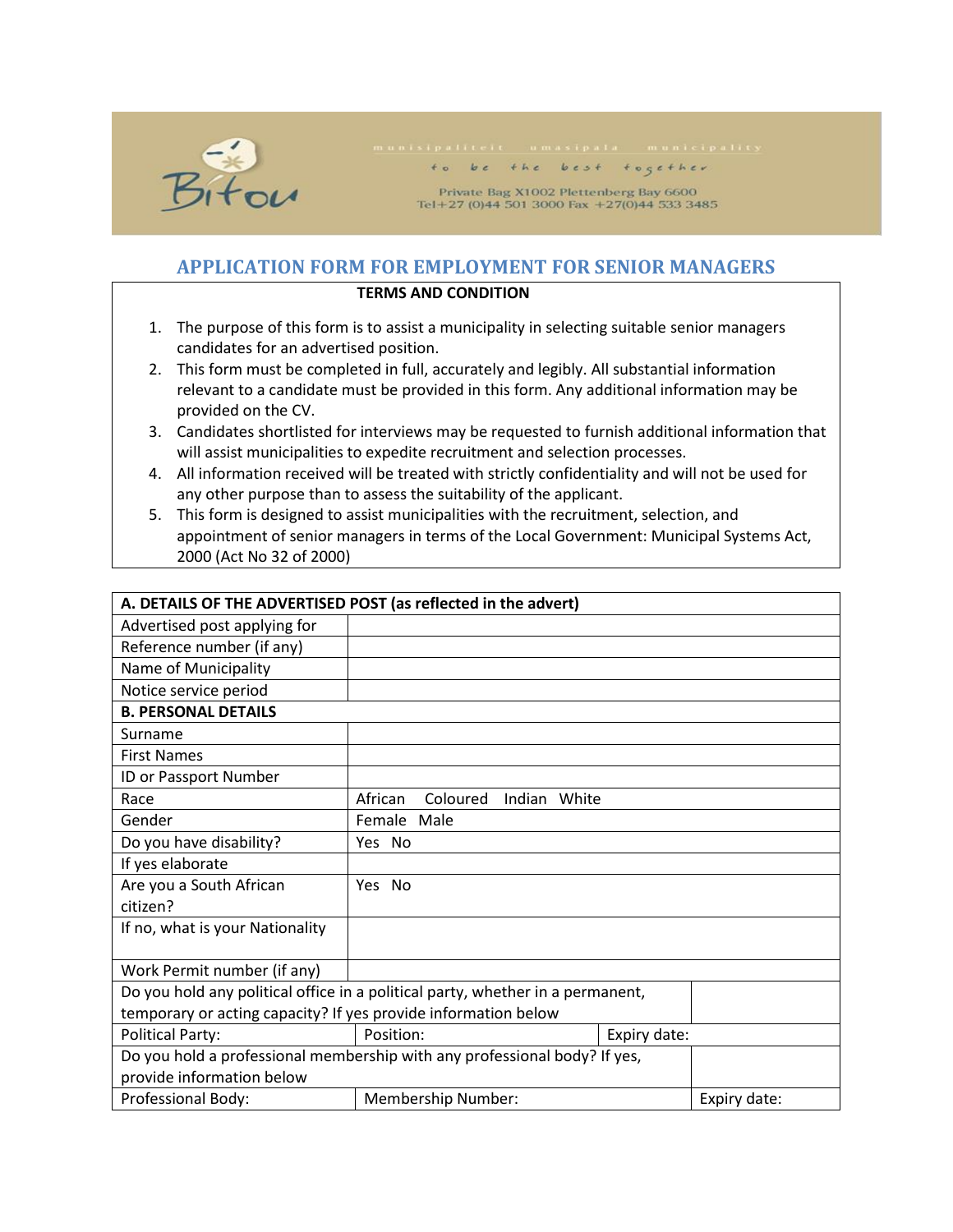| <b>C. CONTACT DETAILS</b>             |      |        |     |
|---------------------------------------|------|--------|-----|
| Preferred language for correspondence |      |        |     |
| Telephone number during office hours  |      |        |     |
| Preferred method for correspondence   | Post | E-mail | Fax |
| (Mark with X)                         |      |        |     |
| Correspondence contact details (in    |      |        |     |
| terms of above)                       |      |        |     |

| D. QUALIFICATIONS (Additional information may be provided on your CV) |                                       |                      |  |
|-----------------------------------------------------------------------|---------------------------------------|----------------------|--|
| Name of school / Technical College                                    | <b>Highest Qualification Obtained</b> | <b>Year Obtained</b> |  |
|                                                                       |                                       |                      |  |

| E. WORK EXPERIENCE (Additional information may be provided on your CV |                                                              |      |     |                    |
|-----------------------------------------------------------------------|--------------------------------------------------------------|------|-----|--------------------|
| Employer(starting                                                     | Position                                                     | From | To  | Reason for leaving |
| with the most                                                         |                                                              |      |     |                    |
| recent)                                                               |                                                              |      |     |                    |
|                                                                       |                                                              |      |     |                    |
|                                                                       |                                                              |      |     |                    |
|                                                                       |                                                              |      |     |                    |
|                                                                       |                                                              |      |     |                    |
|                                                                       |                                                              |      |     |                    |
|                                                                       |                                                              |      |     |                    |
|                                                                       |                                                              |      |     |                    |
|                                                                       |                                                              |      |     |                    |
|                                                                       | If you were previously employed in Local Government          |      | Yes | No                 |
|                                                                       | indicate whether any condition exists that prevents your re- |      |     |                    |
| employment:                                                           |                                                              |      |     |                    |
|                                                                       |                                                              |      |     |                    |
| If yes, provide the                                                   |                                                              |      |     |                    |
| name of the                                                           |                                                              |      |     |                    |
| previous                                                              |                                                              |      |     |                    |
| employing                                                             |                                                              |      |     |                    |
| municipality                                                          |                                                              |      |     |                    |

| <b>F. DISCIPLINARY RECORDS</b>                                |  |     |     |
|---------------------------------------------------------------|--|-----|-----|
| Have you been dismissed for misconduct on or before 05        |  | Yes | No. |
| July 2011?                                                    |  |     |     |
| If yes, Name of Municipality / Institution                    |  |     |     |
| Type of a Misconduct / Transgression                          |  |     |     |
| Date of Resignation / Disciplinary case finalised             |  |     |     |
| Award / Sanction                                              |  |     |     |
| Did you resign from your job on or before 05 July 2011        |  |     |     |
| pending finalization of the disciplinary proceedings, If yes, |  |     |     |
| provide details on a separate sheet                           |  |     |     |